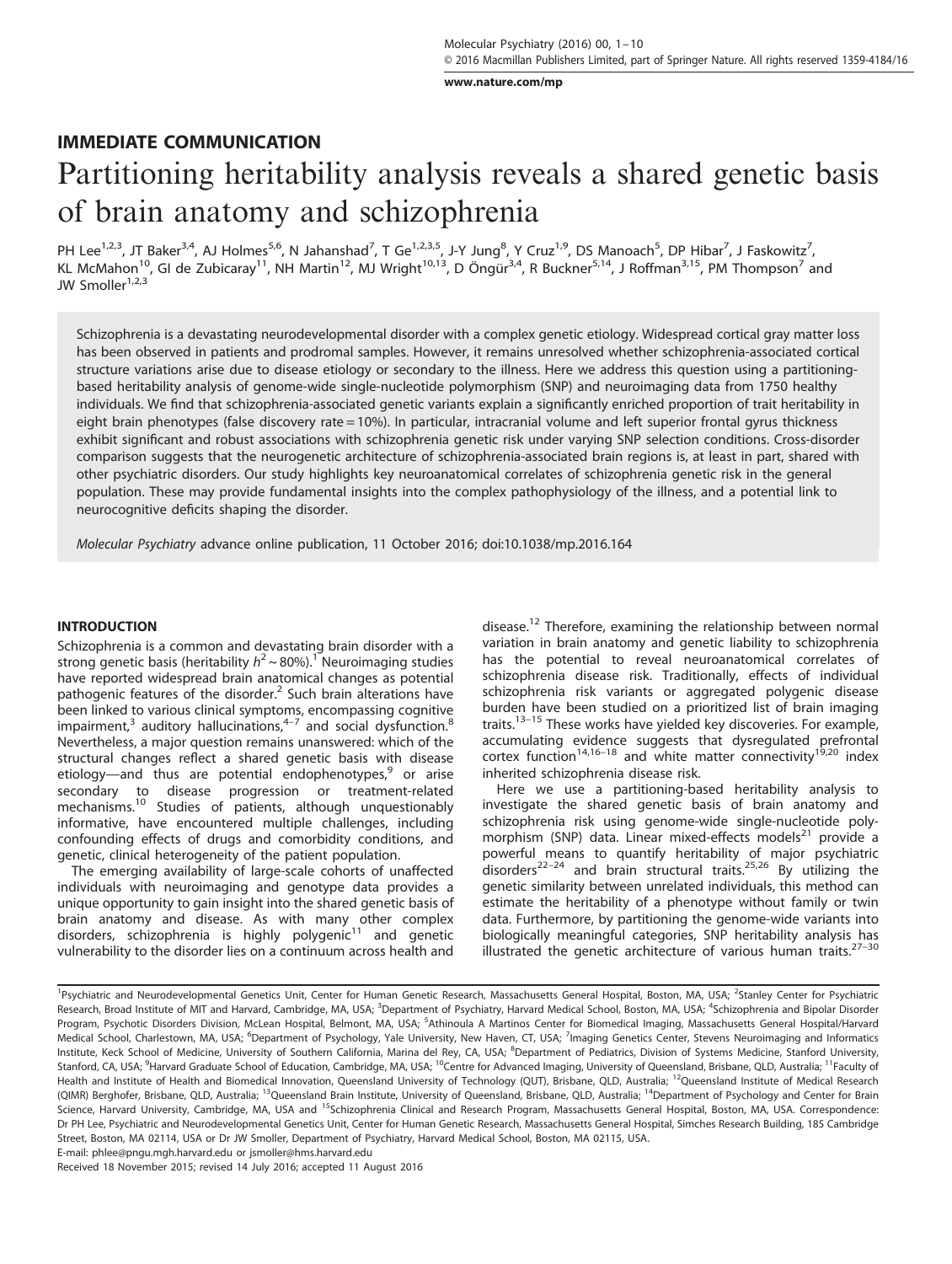$\overline{2}$ 

We use the genomic partitioning strategy to identify brain phenotypes for which normal variation is significantly modulated by schizophrenia-risk variants.<sup>[27,28](#page-8-0)</sup> Our central hypothesis is that independently ascertained schizophrenia-associated variants will explain a significantly enriched proportion of the phenotypic variation for brain traits that share a genetic basis with the disease. Here we tested this hypothesis using neuroim[aging](#page-8-0) and genome-<br>wide SNP data from 1750 healthy young adults.<sup>31–34</sup> By identifying key neuroanatomical correlates of schizophrenia genetic risk in the general population, we ultimately aim to provide key insights into the complex pathophysiology of the illness, and a potential link to neurocognitive deficits shared across diverse psychiatric disorders.

## MATERIALS AND METHODS

#### Study subjects

Our neuroimaging genetics sample consists of 2795 healthy subjects collected in two independent studies: the Harvard/ Massachusetts General Hospital (MGH) Brain Genomics Super-<br>struct Project (GSP; N=1817)<sup>[32,33](#page-8-0)</sup> and the Queensland Twin Imaging Study (QTIM; N=978).<sup>[31,34](#page-8-0)</sup> The GSP project recruited over 3000 native English-speaking healthy adults between October 2008 and March 2013 from Harvard University, MGH, and the surrounding Boston communities. Participants were assessed for their physical health, past and present history of psychiatric illness, medication usage, family history of psychiatric illness, and alcohol/tobacco/caffeine usage. Participants were excluded if they reported a history of head trauma, current/past Axis I pathology or neurological disorder, current/past psychotropic medication usage, acute physical illness and/or loss of consciousness. Data analyses in this study were restricted to 1340 young adults (18–35 years old) of self-identified non-Hispanic European ancestry (age,  $21.54 \pm 3.19$  years old; female, 53.18%; right-handedness, 91.74%). All participants provided written informed consent in accordance with the guidelines set by the Partners Health Care Institutional Review Board or the Harvard University Committee on the Use of Human Subjects in Research.

The QTIM is a neuroimaging project that studies genetic influences on brain structure and function using healthy young adult twins. Each member of twin pairs and their siblings were assessed using extensive diagnostic interviews to exclude anyone with a history of brain disorders, diseases, injuries or substance abuse. Written informed consent was obtained from all participants. We restricted analysis to self-identified Caucasian subjects with both structural magnetic resonance imaging (MRI) scans and genome-wide SNP data. We also included only unrelated individuals in the QTIM to minimize potential biases that may arise if family and unrelated population samples are used together in subsequent heritability analysis. Between each of the twin pairs, one subject was selected at random. The final study samples consisted of 515 unrelated subjects (age,  $22.99 \pm 3.21$  years; female 63.35%). All subjects were right-handed. The QTIM study was approved by the Human Research Ethics Committees of the QIMR Berghofer Medical Research Institute, University of Queensland, and Uniting Health Care, Wesley Hospital.

## Imaging data acquisition and processing

For GSP, high-resolution structural brain MR images were collected on matched 3T Tim Trio scanners (Siemens, Erlangen, Germany) at Harvard University and MGH using the 12 or 32 channel phased array head coil. Structural data included a high-resolution multiecho T1-weighted magnetization-prepared gradient-echo image (multi-echo MP-RAGE; time of repetition (TR) = 2200 ms, time inversion  $(TI) = 1100$  ms, time echo  $(TE) = 1.54$  ms for image 1–7.01 ms for image 4, flip angle =  $7^\circ$ , resolution  $1.2 \times 1.2 \times 1.2$  mm and field of view = 230). An optimized study reference template was generated from 700 subjects available through the existing data set. FreeSurfer (v.4.5.0)<sup>[35](#page-8-0)</sup> was used to process the structural brain MRI scans and to compute global and regional morphological measurements. In the QTIM cohort, structural MRI scans were obtained on a single 4-tesla scanner (Bruker Medspec, Alexandria, NSW, Australia). T1-weighted 3D structural images were acquired with an inversion recovery rapid gradient echo sequence (MPRAGE; TR = 1500 ms; TE = 3.35 ms; flip angle =  $8^\circ$ ; slice thickness = 0.9 mm, with a 256 acquisition matrix; with a final voxel resolution =  $0.9 \times 0.9 \times 0.9$  mm). Quality control procedures for imaging data were described in detail in our previous work.[32](#page-8-0),[34](#page-8-0) In brief, images were screened for artefacts, acquisition problems, processing errors and excessive motion. Each image was examined on a per-slice basis along each principal axis. Typical data quality issues included electronic noise resulting in bright lines through multiple slices, motion artefacts appearing as hazy bands across the image, poor head positioning resulting in wraparound artefacts, distortions from dental work, and limited image contrast. Anatomical scans were then processed through FreeSurfer (5.3.0) in a fully automated manner, without manual corrections. The resulting data were visually inspected for errors. In both data sets, average cortical thickness and surface area measurements were extracted from 68 cortical brain regions (34 regions per hemisphere) defined by the Desikan–Killiany atlas. We also included three global brain phenotypes: intracranial volume (ICV), total cortical surface area and average cortical thickness. We did not include regional volumetric measures as they are a mixture of, and largely genetically correlated with cortical thickness and surface area measurements.<sup>[37](#page-8-0)</sup>

## Genotyping and data quality control

SNP genotyping was conducted using Illumina OmniExpress BeadChip (San Diego, CA, USA) and Human610-Quad BeadChip for GSP and QTIM, respectively. Both data sets were processed with the same genetics protocol for standardized and stringent quality control  $(QC)$ .<sup>[38](#page-8-0)</sup> SNP markers were excluded if they have genotyping call rates  $<$  99.8%, minor allele frequency  $<$  1%, and Hardy–Weinberg equilibrium P < 1 × 10<sup>-2</sup>. Subjects were excluded by checking sex discrepancy, cryptic relatedness ( $\pi$  > 0.125) or low genotyping call rates  $(<$  99%). PLINK multidimensional scaling analysis was used to exclude population outliers with respect to HapMap 3 European reference samples. To adjust for potential sub-population stratification, we performed principal component analysis using EIGENSOFT<sup>[39](#page-8-0)</sup> (web resources). After these QC steps, 460 656 SNPs remained for 1308 subjects in GSP. Genotyping call rate was 0.99967. In QTIM, 500 332 SNPs remained for 442 independent subjects. Genotyping call rate was 0.999726.

Genome-wide heritability analyses of brain anatomical measures The narrow-sense heritability,  $h^2_{\;g}$ , is defined for each trait as the proportion of total phenotypic variance in the population that is explained by additive genetic factors. As previously described, $21$ the linear mixed-effects modeling method estimates  $h_g^2$  by: (1) calculating the kinship matrix using the genotypic relatedness matrix (GRM) from high-density SNP data; and (2) estimating variance explained by the GRM jointly with a residual component using the restricted maximum likelihood (REML) strategy. Therefore,  $h^2$ <sub>g</sub> can be formulated as:  $h^2$ <sub>g</sub> =  $\frac{\text{var}(g)}{\text{var}(g)+\text{var}(g)}$ , where  $\text{var}(g)$  and var(e) are the genetic and residual variance components estimated by the REML approach. The variation of the variance component estimates is estimated from the inverse Fisher information and propagated using a first-order Taylor expansion. In the present study, we used GCTA $^{21}$  (web resources) to calculate the GRM and to estimate heritability  $h_g^2$  for examined brain traits conditioned on age, sex, handedness, scanner, console, coil types and top four principal components of ancestry in each study. All analyses of surface area and global brain volumetric measures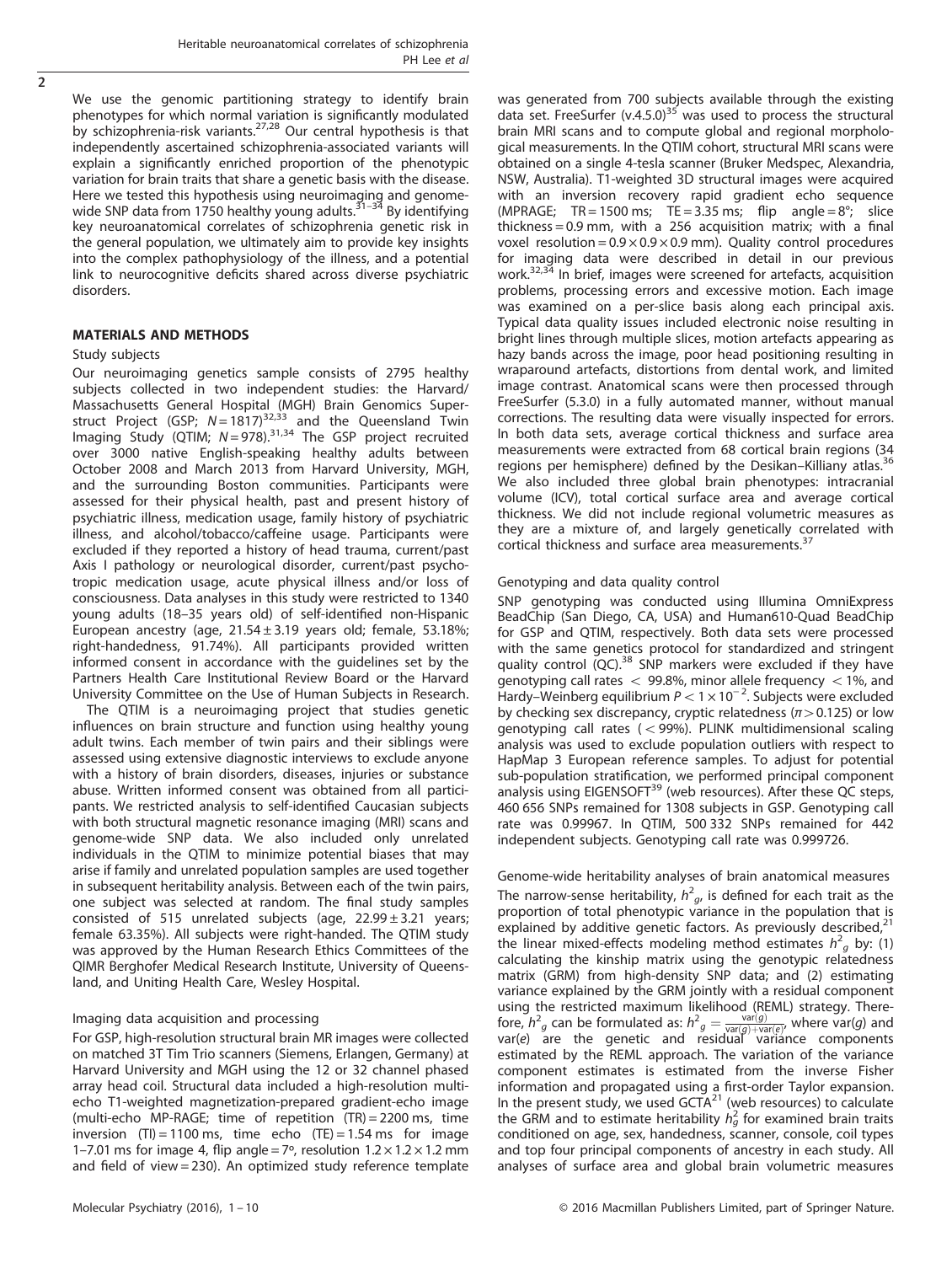<span id="page-2-0"></span>were adjusted for ICV to account for unexplained variability due to head size.[40](#page-8-0) Heritability estimates were set between zero and one. As previously noted, only unrelated subjects were used in the heritability analysis in both GSP and QTIM. To further prevent an effect of cryptic relatedness, subjects were excluded if corresponding elements in the GCTA GRM  $>$  0.025. Heritability estimate results from the GSP and QTIM samples were meta-analyzed using a fixed-effects inverse-variance-weighted approach. The power analysis using the GCTA-GREML Power Calculator (web resource) indicates that using our sample size of 1750 subjects, we have the power of 80.49% to estimate the SNP heritability of 0.8 at the type I error rate of  $3.60 \times 10^{-4}$  ( $\alpha$  = 0.05/139; Bonferroni corrected for examining 139 measures).

Genomic partitioning of heritability using schizophrenia GWAS loci We obtained the latest genome-wide SNP analysis results of schizophrenia<sup>[41](#page-8-0)</sup> from the Psychiatric Genomics Consortium (PGC; web resource). The association summary statistics consisted of the meta analysis results of 9 270 274 autosomal SNPs using 36 989 cases and 113 075 controls. SNPs were filtered by imputation quality (IMPUTE INFO score  $R^2 < 0.8$ ) and minor allele frequen $cy < 0.01$ . In each data set, genotyped SNPs were ranked based on disease-association P-values from the PGC study, and the top 10% of the genotyped SNPs were retained as disease-associated SNPs. Two GRMs were then calculated based on the set of selected schizophrenia (SCZ)-associated SNPs and the set of remaining genotype SNPs, respectively. Joint analysis of the two genetic components was performed to estimate the genome-wide SNP heritability as a sum of  $h_{SCZ-GWAS}^2$  (attributed to SCZ-associated SNPs) and  $h_{\text{C(SCZ-GWAS)}}^2$  (attributed to a complementary, unselected

3

genotype SNP set). As described by Yang et  $al^{21}$  $al^{21}$  $al^{21}$  joint analysis of the two GRMs as random effects prevents inflated estimates of local SNP heritability. As in the genome-wide SNP heritability analysis, age, sex, handedness, site, scanner, coil and top four principal components were included as covariates in the REML. We provide the detailed summary of the partitioning-based SNP heritability analysis in the Supplementary Method.

## Enrichment analysis

We tested whether observed partial heritability  $h_{\text{SCZ-GWAS}}^2$  is higher than what would be expected under uniform contribution of genotyped SNPs using the Monte Carlo simulation approach detailed in Toro et  $al^{42}$  $al^{42}$  $al^{42}$  First, we calculated the SNP-set heritability expected under no enrichment as  $f \times h^2_{\text{g}}$ , the multiplication of the fraction f of the genome corresponding to each SNP set and the genome-wide heritability estimate  $h^2_{\mathcal{G}}$ . The f was calculated as the proportion of the number of SNPs  $n$  in a given set over the total number of N genotype SNPs. The Z score was constructed to test whether the observed partial heritability  $h_{SCZ-GWAS}^2$  is significantly larger than  $f \times h^2$  as below:

 $Z_{SC-GWAS} = \frac{h^2_{SC-gwas} - (f_{SC-gwas} \times h^2 g)}{\sqrt{\text{var}(h^2_{CC-gwas} - (f_{SC-gwas} \times h^2 g))}}$  $\frac{n_{\text{sc2-gwas}} - (t_{\text{sc2-gwas}} \times n_g)}{\sqrt{\text{var}(h_{\text{sc2-gwas}} - (t_{\text{sc2-gwas}} \times h_g))}}$ . We calculated the

empirical significance of enrichment by comparing the observed Z score to those from 100 000 random permutations, where we assigned n randomly selected genotype SNPs as the SCZ-genomewide association statistics (GWAS) SNP set and the remaining unselected SNPs as the other set, and applied partitioning-based heritability analysis. To adjust for multiple testing across brain regions, we used the false discovery rate (FDR) approach.

| Lobe      | Phenotype                                        | $H^2$ | s.e.  | P                     | <b>FDR</b> |
|-----------|--------------------------------------------------|-------|-------|-----------------------|------------|
| Global    | Intracranial volume                              | 0.880 | 0.238 | $1.11 \times 10^{-4}$ | 0.004      |
| Global    | Overall mean cortical thickness                  | 0.796 | 0.244 | $5.43 \times 10^{-4}$ | 0.011      |
| Frontal   | Left precentral gyrus thickness                  | 0.718 | 0.249 | $1.97 \times 10^{-3}$ | 0.021      |
| Frontal   | Left rostral anterior cingulate cortex thickness | 0.737 | 0.243 | $1.20 \times 10^{-3}$ | 0.017      |
| Frontal   | Left superior frontal gyrus thickness            | 0.597 | 0.246 | $7.69 \times 10^{-3}$ | 0.056      |
| Frontal   | Right lateral orbital frontal cortex thickness   | 0.483 | 0.240 | $2.22 \times 10^{-2}$ | 0.091      |
| Frontal   | Right pars opercularis surface area              | 0.545 | 0.252 | $1.54 \times 10^{-2}$ | 0.076      |
| Frontal   | Right paracentral lobule thickness               | 0.494 | 0.252 | $2.51 \times 10^{-2}$ | 0.099      |
| Frontal   | Right precentral gyrus thickness                 | 0.731 | 0.244 | $1.36 \times 10^{-3}$ | 0.017      |
| Occipital | Left cuneus cortex thickness                     | 0.550 | 0.244 | $1.21 \times 10^{-2}$ | 0.071      |
| Occipital | Left lateral occipital cortex thickness          | 0.498 | 0.248 | $2.23 \times 10^{-2}$ | 0.091      |
| Occipital | Right cuneus cortex thickness                    | 0.723 | 0.251 | $1.97 \times 10^{-3}$ | 0.021      |
| Parietal  | Left inferior parietal cortex thickness          | 0.566 | 0.248 | $1.12 \times 10^{-2}$ | 0.071      |
| Parietal  | Left postcentral gyrus thickness                 | 0.501 | 0.249 | $2.21 \times 10^{-2}$ | 0.091      |
| Parietal  | Left posterior-cingulate cortex thickness        | 0.601 | 0.246 | $7.26 \times 10^{-3}$ | 0.056      |
| Parietal  | Left precuneus cortex surface area               | 0.555 | 0.262 | $1.70 \times 10^{-2}$ | 0.079      |
| Parietal  | Left precuneus cortex thickness                  | 0.896 | 0.245 | $1.29 \times 10^{-4}$ | 0.004      |
| Parietal  | Left superior parietal gyrus surface area        | 0.558 | 0.251 | $1.32 \times 10^{-2}$ | 0.071      |
| Parietal  | Left superior parietal gyrus thickness           | 0.903 | 0.241 | $8.86 \times 10^{-5}$ | 0.004      |
| Parietal  | Right postcentral gyrus thickness                | 0.760 | 0.246 | $1.00 \times 10^{-3}$ | 0.016      |
| Parietal  | Right precuneus cortex surface area              | 0.547 | 0.246 | $1.31 \times 10^{-2}$ | 0.071      |
| Parietal  | Right precuneus cortex thickness                 | 0.965 | 0.243 | $3.59 \times 10^{-5}$ | 0.003      |
| Parietal  | Right superior parietal gyrus thickness          | 0.941 | 0.239 | $4.01 \times 10^{-5}$ | 0.003      |
| Parietal  | Right supramarginal gyrus thickness              | 0.769 | 0.240 | $6.67 \times 10^{-4}$ | 0.012      |
| Temporal  | Left banks superior temporal sulcus thickness    | 0.680 | 0.242 | $2.42 \times 10^{-3}$ | 0.024      |
| Temporal  | Left entorhinal cortex thickness                 | 0.587 | 0.249 | $9.27 \times 10^{-3}$ | 0.064      |
| Temporal  | Left fusiform gyrus surface area                 | 0.566 | 0.259 | $1.44 \times 10^{-2}$ | 0.074      |
| Temporal  | Left insula cortex surface area                  | 0.561 | 0.251 | $1.26 \times 10^{-2}$ | 0.071      |
| Temporal  | Left superior temporal gyrus surface area        | 0.658 | 0.244 | $3.47 \times 10^{-3}$ | 0.032      |
| Temporal  | Left transverse temporal cortex thickness        | 0.555 | 0.245 | $1.18 \times 10^{-2}$ | 0.071      |
| Temporal  | Right entorhinal cortex surface area             | 0.651 | 0.251 | $4.78 \times 10^{-3}$ | 0.042      |
| Temporal  | Right insula cortex surface area                 | 0.878 | 0.252 | $2.46 \times 10^{-4}$ | 0.006      |
| Temporal  | Right middle temporal gyrus surface area         | 0.610 | 0.244 | $6.20 \times 10^{-3}$ | 0.051      |
| Temporal  | Right temporal pole surface area                 | 0.524 | 0.249 | $1.76 \times 10^{-2}$ | 0.079      |
| Temporal  | Right transverse temporal cortex thickness       | 0.536 | 0.254 | $1.73 \times 10^{-2}$ | 0.079      |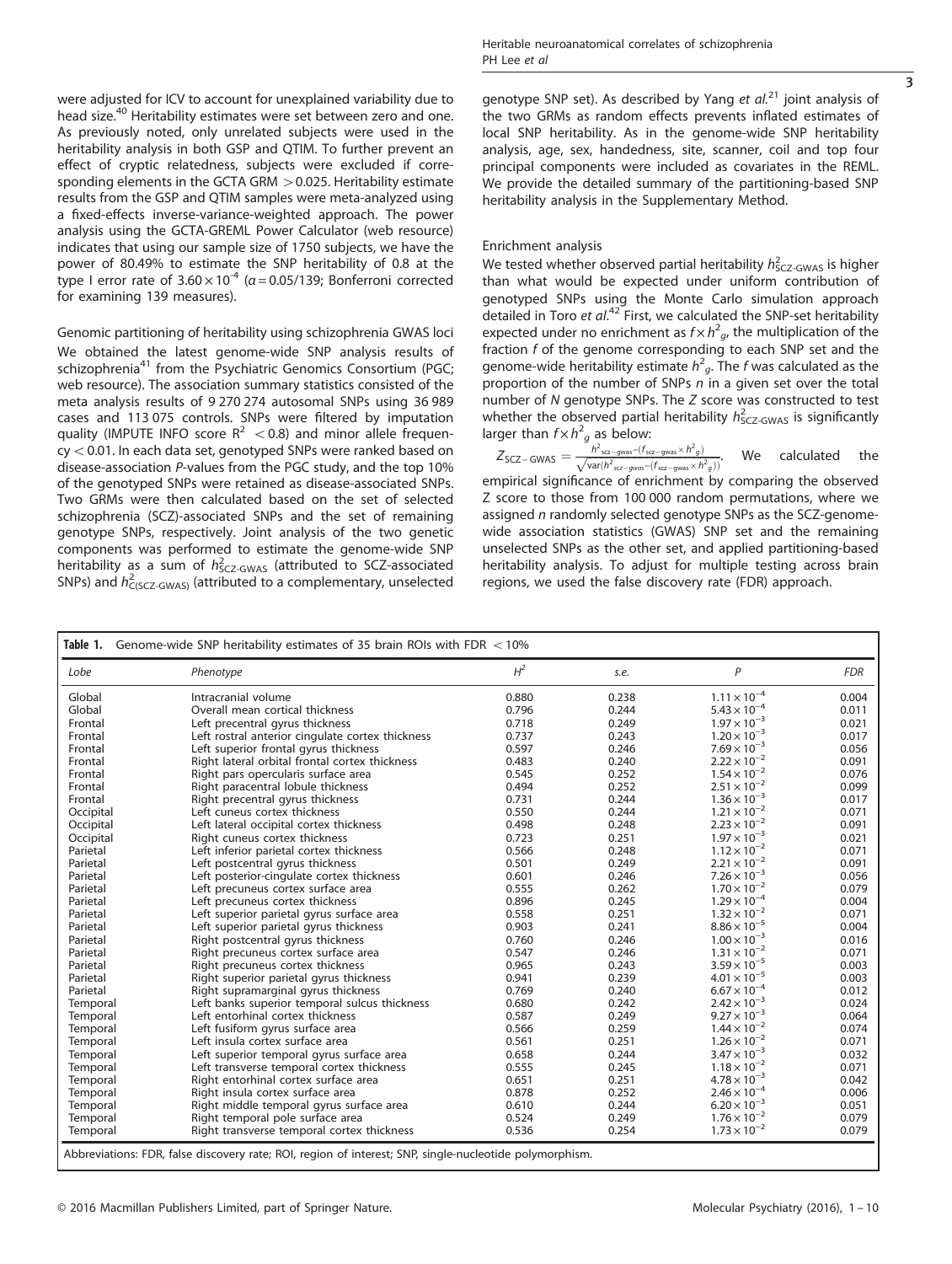<span id="page-3-0"></span>

#### **Schizophrenia-set-based Heritability H<sup>2</sup>**

Figure 1. Estimates of SNP heritability explained by independently ascertained schizophrenia-associated SNPs compared with the null expectation. The disease-associated SNP selection procedure is as follows: all genotyped SNPs were ranked based on the results of the recent genome-wide case/control association study of schizophrenia, obtained from the Psychiatric Genomics Consortium. On the basis of the rank, disease-associated SNPs were selected to consist of 10% of the genotyped SNPs in our data set, and the remaining 90% of SNPs were assigned as non-associated SNPs. GCTA was used to perform a joint analysis of two set-based genetic components. The y-axis represents 35 brain anatomical traits separated into three groups: (1) global anatomical measures; (2) cortical thickness; and (3) surface area measurements. The xaxis represents estimated schizophrenia-set-based SNP heritability for a respective trait. Estimated heritability is displayed by a solid navycolor bar, while the null expectation (that is, estimates calculated based on the proportion of SNPs with respect to genome-wide SNP heritability) is shown by a dashed gray-line bar. Error bars represent the s.e.'s of the estimates. Significance of enrichment was calculated using a Monte-Carlo simulation. Brain traits with enriched schizophrenia-set-based heritability at FDR  $q \le 0.1$  are highlighted with asterisk  $(**uncorrected P < 0.001; **P < 0.01; *P < 0.05)$ . FDR, false discovery rate; SNP, single-nucleotide polymorphism.

## Genomic partitioning of heritability using other psychiatric disorder GWAS loci

We obtained GWAS for five psychiatric disorders<sup>[43](#page-8-0)</sup> from the PGC (web resource). The disorders included: bipolar disorder  $(N = 11 810)$ , major depressive disorder  $(N = 16 610)$ , attention deficit hyperactivity disorder (ADHD;  $N = 5422$ ), autism spectrum disorder ( $N = 10 263$ ) and anorexia nervosa ( $N = 17 767$ ). As a control data set, we also examined GWAS results from Crohn's disease obtained from the International Inflammatory Bowel Disease Genetics Consortium ( $N = 20883$ ; web resource). The heritability estimation and enrichment analysis procedure was identical to that of schizophrenia.

## RESULTS

Genome-wide linear mixed-effects modeling nominates 35 brain anatomical traits with significant SNP heritability

Our study sample consisted of 2795 unrelated healthy subjects of European ancestry recruited in two neuroimaging genetics studies: the Harvard/MGH Genomic SuperStruct Project (GSP;  $N = 1817^{32,33}$  and the QTIM (N = 978).<sup>[31,34](#page-8-0)</sup> After unified and stringent QC of genotype and imaging data, we retained a total of 1750 unrelated young adult subjects (age 18–35 years). We first estimated the genome-wide SNP heritability  $h_g^2$  of 139 brain anatomical measures. Target regions of interest included 3 global and 136 left/right lateral measurements for cortical thickness and surface areas (34 regions per hemisphere) defined by the Desikan– Killiany atlas.<sup>[36](#page-8-0)</sup> Estimated heritability varied across brain structures (Supplementary Table 1). Among three global traits, significant SNP heritability was found for ICV ( $h_g^2$  = 0.880; likelihood ratio test  $P = 1.11 \times 10^{-4}$ ) and overall mean cortical thickness ( $h_g^2 = 0.796$ )  $P = 5.43 \times 10^{-4}$ ). Total surface area showed modest but nominally significant heritability after adjusting for ICV  $(h_g^2 = 0.443)$  $P = 3.51 \times 10^{-2}$ ), suggesting a distinct genetic component aside from ICV. Considerable correlation was found for the SNP heritability of lateral measures between left and right hemispheres (Pearson correlation  $r = 0.43$ ;  $P = 6.85 \times 10^{-4}$ ). Overall, the top 35 out of 139 traits exhibited significant SNP heritability based on a FDR of 10% [\(Table 1\)](#page-2-0), and thus were forwarded to subsequent partitioning analyses. Using LD-pruned SNPs did not significantly change the results (Supplementary Table 2).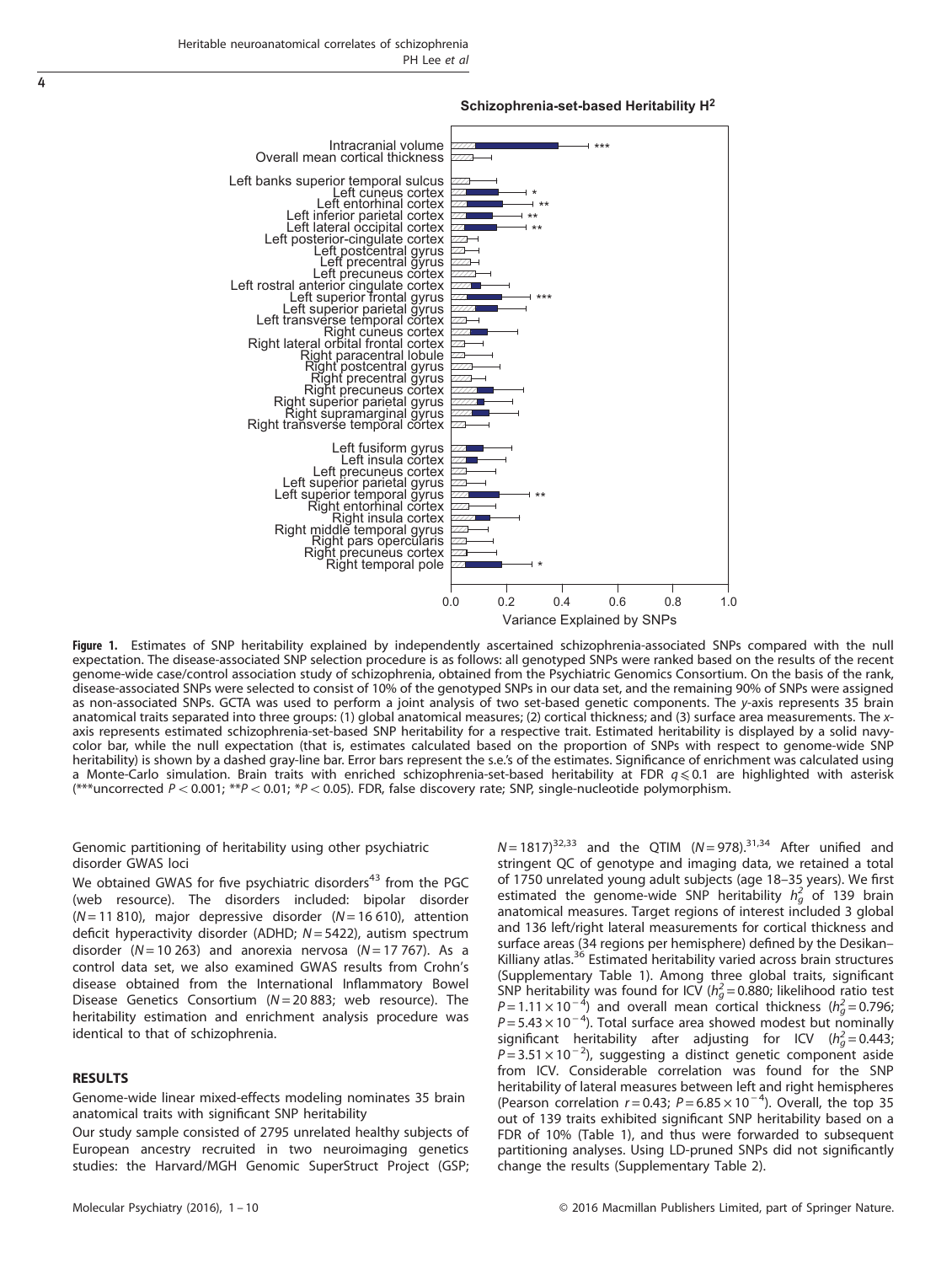| I<br>I<br>۰, |
|--------------|

| Trait                                            | Whole-genome-based<br>heritability | Disorder-associated SNP set<br>heritability |         |                       | Enrichment analysis results |                         |            |
|--------------------------------------------------|------------------------------------|---------------------------------------------|---------|-----------------------|-----------------------------|-------------------------|------------|
|                                                  | $H^2(G)$                           | H <sup>2</sup> (d)                          | s.e.(d) | P(d)                  | $e(H^2(d))$                 | $P(H^2(d)) > e(H^2(d))$ | <b>FDR</b> |
| Intracranial volume                              | 0.88                               | 0.385                                       | 0.11    | $2.28 \times 10^{-4}$ | 0.088                       | $2.61 \times 10^{-5}$   | 0.001      |
| Overall mean cortical thickness                  | 0.796                              | 0.043                                       | 0.103   | $3.46 \times 10^{-1}$ | 0.08                        | $1.00 \times 10^{0}$    | 1.000      |
| Left banks superior temporal sulcus thickness    | 0.68                               | 0.066                                       | 0.1     | $2.69 \times 10^{-1}$ | 0.068                       | $5.28 \times 10^{-1}$   | 0.812      |
| Left cuneus cortex thickness                     | 0.55                               | 0.17                                        | 0.102   | $5.02 \times 10^{-2}$ | 0.055                       | $1.64 \times 10^{-2}$   | 0.072      |
| Left entorhinal cortex thickness                 | 0.587                              | 0.186                                       | 0.11    | $4.81 \times 10^{-2}$ | 0.059                       | $1.02 \times 10^{-3}$   | 0.012      |
| Left fusiform gyrus surface area                 | 0.566                              | 0.115                                       | 0.105   | $1.15 \times 10^{-1}$ | 0.057                       | $9.68 \times 10^{-2}$   | 0.302      |
| Left inferior parietal cortex thickness          | 0.566                              | 0.149                                       | 0.106   | $7.53 \times 10^{-2}$ | 0.057                       | $7.36 \times 10^{-3}$   | 0.043      |
| Left insula cortex surface area                  | 0.561                              | 0.095                                       | 0.103   | $1.78 \times 10^{-1}$ | 0.056                       | $2.30 \times 10^{-1}$   | 0.504      |
| Left lateral occipital cortex thickness          | 0.498                              | 0.164                                       | 0.106   | $6.16 \times 10^{-2}$ | 0.05                        | $9.28 \times 10^{-3}$   | 0.046      |
| Left postcentral gyrus thickness                 | 0.501                              | 0.001                                       | 0.101   | $5.00 \times 10^{-1}$ | 0.05                        | $1.00 \times 10^{0}$    | 1.000      |
| Left posterior-cingulate cortex thickness        | 0.601                              | 0.001                                       | 0.098   | $2.80 \times 10^{-1}$ | 0.06                        | $1.00 \times 10^{0}$    | 1.000      |
| Left precentral gyrus thickness                  | 0.718                              | 0.001                                       | 0.102   | $2.86 \times 10^{-1}$ | 0.072                       | $1.00 \times 10^{0}$    | 1.000      |
| Left precuneus cortex surface area               | 0.555                              | 0.055                                       | 0.105   | $2.97 \times 10^{-1}$ | 0.055                       | $5.05 \times 10^{-1}$   | 0.812      |
| Left precuneus cortex thickness                  | 0.896                              | 0.04                                        | 0.103   | $3.41 \times 10^{-1}$ | 0.09                        | $1.00 \times 10^{0}$    | 1.000      |
| Left rostral anterior cingulate cortex thickness | 0.737                              | 0.108                                       | 0.102   | $1.36 \times 10^{-1}$ | 0.074                       | $2.26 \times 10^{-1}$   | 0.504      |
| Left superior frontal gyrus thickness            | 0.597                              | 0.182                                       | 0.104   | $6.39 \times 10^{-2}$ | 0.06                        | $7.25 \times 10^{-4}$   | 0.012      |
| Left superior parietal gyrus surface area        | 0.558                              | 0.02                                        | 0.104   | $4.31 \times 10^{-1}$ | 0.056                       | $1.00 \times 10^{0}$    | 1.000      |
| Left superior parietal gyrus thickness           | 0.903                              | 0.167                                       | 0.103   | $4.96 \times 10^{-2}$ | 0.09                        | $4.35 \times 10^{-2}$   | 0.169      |
| Left superior temporal gyrus surface area        | 0.658                              | 0.173                                       | 0.11    | $5.80 \times 10^{-2}$ | 0.066                       | $3.98 \times 10^{-3}$   | 0.028      |
| Left transverse temporal cortex thickness        | 0.555                              | 0.001                                       | 0.102   | $2.65 \times 10^{-1}$ | 0.055                       | $1.00 \times 10^{0}$    | 1.000      |
| Right cuneus cortex thickness                    | 0.723                              | 0.133                                       | 0.107   | $9.27 \times 10^{-2}$ | 0.072                       | $9.85 \times 10^{-2}$   | 0.302      |
| Right entorhinal cortex surface area             | 0.651                              | 0.056                                       | 0.104   | $2.99 \times 10^{-1}$ | 0.065                       | $4.94 \times 10^{-1}$   | 0.812      |
| Right insula cortex surface area                 | 0.878                              | 0.141                                       | 0.107   | $8.92 \times 10^{-2}$ | 0.088                       | $1.21 \times 10^{-1}$   | 0.302      |
| Right lateral orbital frontal cortex thickness   | 0.483                              | 0.015                                       | 0.102   | $4.34 \times 10^{-1}$ | 0.048                       | $1.00 \times 10^{0}$    | 1.000      |
| Right middle temporal gyrus surface area         | 0.61                               | 0.032                                       | 0.102   | $3.64 \times 10^{-1}$ | 0.061                       | $1.00 \times 10^{0}$    | 1.000      |
| Right paracentral lobule thickness               | 0.494                              | 0.045                                       | 0.105   | $3.35 \times 10^{-1}$ | 0.049                       | $5.41 \times 10^{-1}$   | 0.812      |
| Right pars opercularis surface area              | 0.545                              | 0.047                                       | 0.105   | $3.12 \times 10^{-1}$ | 0.055                       | $5.57 \times 10^{-1}$   | 0.812      |
| Right postcentral gyrus thickness                | 0.76                               | 0.073                                       | 0.103   | $2.38 \times 10^{-1}$ | 0.076                       | $4.11 \times 10^{-1}$   | 0.799      |
| Right precentral gyrus thickness                 | 0.731                              | 0.022                                       | 0.103   | $4.16 \times 10^{-1}$ | 0.073                       | $1.00 \times 10^{0}$    | 1.000      |
| Right precuneus cortex surface area              | 0.547                              | 0.058                                       | 0.107   | $2.98 \times 10^{-1}$ | 0.055                       | $5.29 \times 10^{-1}$   | 0.812      |
| Right precuneus cortex thickness                 | 0.965                              | 0.154                                       | 0.107   | $7.96 \times 10^{-2}$ | 0.097                       | $1.04 \times 10^{-1}$   | 0.302      |
| Right superior parietal gyrus thickness          | 0.941                              | 0.118                                       | 0.105   | $1.25 \times 10^{-1}$ | 0.094                       | $3.11 \times 10^{-1}$   | 0.641      |
| Right supramarginal gyrus thickness              | 0.769                              | 0.137                                       | 0.106   | $1.23 \times 10^{-1}$ | 0.077                       | $1.15 \times 10^{-1}$   | 0.302      |
| Right temporal pole surface area                 | 0.524                              | 0.182                                       | 0.11    | $4.83 \times 10^{-2}$ | 0.052                       | $2.77 \times 10^{-3}$   | 0.024      |
| Right transverse temporal cortex thickness       | 0.536                              | 0.034                                       | 0.104   | $3.78 \times 10^{-1}$ | 0.054                       | $1.00 \times 10^{0}$    | 1.000      |

Genomic partitioning of SNP heritability shows a significantly enriched contribution of schizophrenia GWAS loci for several brain phenotypes

Next, we examined how much of the genome-wide SNP heritability of these 35 brain anatomical traits is attributable to independently ascertained schizophrenia-associated genetic variants. Using genome-wide association results from the largest PGC schizophrenia study, we divided genotyped SNPs in our data set into two mutually exclusive sets: the top 10% of schizophrenia-associated SNPs and the remaining 90% of SNPs. For each brain measure, we estimated genome-wide SNP heritability using a joint analysis of the two SNP sets. Finally, increased contribution of a schizophrenia-associated SNP set was quantified using Monte Carlo simulations as previously described (see Materials and Methods).[22](#page-8-0),[27,28](#page-8-0) As summarized in [Figure 1](#page-3-0) and Table 2, eight anatomical traits showed significantly enriched contribution of the schizophrenia-associated SNP set at FDR  $q = 0.1$ : (1) ICV (enrichment  $P = 2.61 \times 10^{-5}$ ); (2) left superior frontal thickness  $(P = 7.25 \times 10^{-4})$ ; (3) left entorhinal cortex thickness ( $P = 1.02 \times 10^{-3}$ ); (4) right temporal pole surface area  $(P=2.77\times10^{-3})$ ; (5) left superior temporal surface area  $(P = 3.98 \times 10^{-3})$ ;  $(P=3.98\times10^{-3})$ ; (6) left inferior parietal thick-<br>ness (P = 7.36 × 10<sup>-3</sup>); (7) left lateral occipital cortex thickness  $(P=9.28\times10^{-3})$ ; and (8) left cuneus cortex thickness  $(P=1.64\times10^{-2})$ . [Figure 2](#page-5-0) shows the spatial distribution of the

schizophrenia-associated SNP-based heritability estimates for the 35 brain phenotypes: cortical thickness ([Figure 2a](#page-5-0)) and surface area [\(Figure 2b\)](#page-5-0) across the entire cerebral cortex. We also confirmed that partitioned heritability estimates for ICV and superior frontal cortex thickness show consistently enriched contribution of schizophrenia-associated SNPs across varying SNP selection thresholds (10–50%; Supplementary Table 3).

The neurogenetic architecture of schizophrenia-associated brain phenotypes is partly shared with other psychiatric disorders There is compelling evidence that major psychiatric disorders share genetic vulnerability.<sup>[22,43](#page-8-0)</sup> We examined whether the eight brain phenotypes for which we found significant enrichment of schizophrenia-associated genetic variants, are also correlated with disease risk for other psychiatric disorders. This comparative analysis used publicly available GWAS results of five psychiatric disorders: (1) anorexia nervosa; (2) ADHD; (3) autism spectrum disorder; (4) bipolar disorder; and (5) major depressive disorder. We also included Crohn's disease as a non-psychiatric control data set. Partitioning and enrichment analyses were conducted for each disorder as previously described. After correcting for multiple testing (FDR  $q \le 0.1$ ), four brain phenotypes showed significant association with the examined psychiatric disorders. [Figure 3](#page-6-0) displays the comparative analysis results for the four brain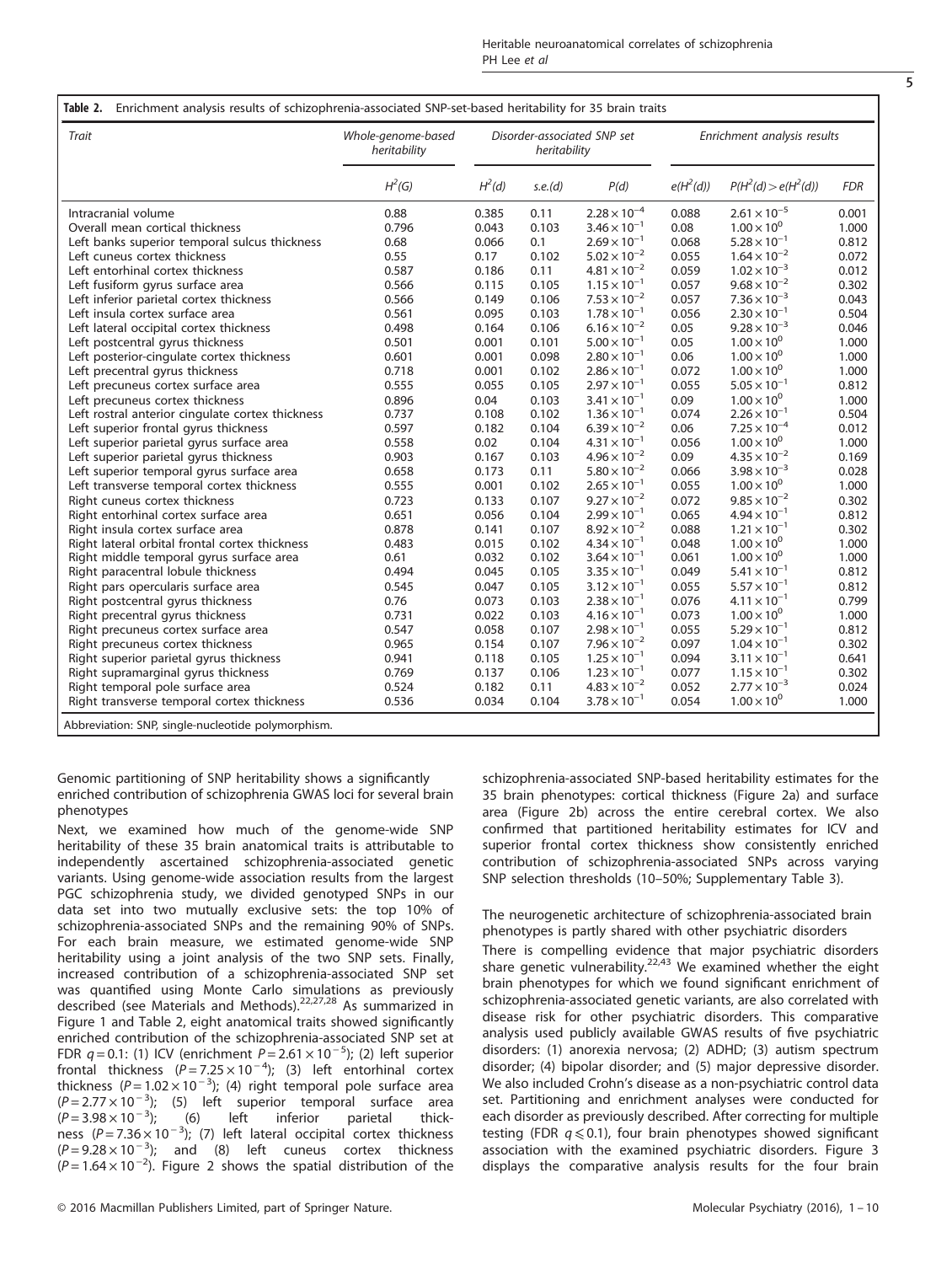

Figure 2. Schizophrenia-associated SNP heritability estimates of average cortical thickness (a) and surface area (b) measurements of 35 anatomical traits that are significantly heritable. Eight cortical structural traits that show significantly enriched contribution of the schizophrenia-associated SNPs at an FDR of 0.1 are labeled. FDR, false discovery rate; SCZ, schizophrenia; SNP, single-nucleotide polymorphism.

phenotypes (all results in Supplementary Table 4). ICV showed significantly enriched association with multiple disorders. As we observed with schizophrenia, ICV showed enrichment for ADHDassociated SNPs under all SNP selection thresholds (top 10–50%; enrichment  $P \le 5.60 \times 10^{-5}$ ). Genetic variants associated with another neurodevelopmental disorder autism spectrum disorder also showed a relationship to ICV (top 20%;  $P = 2.61 \times 10^{-3}$ ). Right temporal pole surface area was enriched for SNPs associated with major depressive disorder (top 30-50%;  $P \le 3.15 \times 10^{-3}$ ) and anorexia nervosa (top 50%;  $P = 1.60 \times 10^{-3}$ ), while left entorhinal cortex thickness showed enrichment for bipolar disorder risk SNPs (top 20, 30%;  $P \le 3.52 \times 10^{-3}$ ). Finally, in contrast to the other three brain regions, left superior frontal gyrus thickness was associated only with schizophrenia genetic risk (top 10–40%;  $P \le 6.99 \times 10^{-3}$ ). As expected,<sup>22</sup> Crohn's disease-associated SNPs showed no significantly enriched contribution for any of the eight brain phenotypes we examined.

## **DISCUSSION**

<span id="page-5-0"></span> $\overline{6}$ 

Using an unbiased investigation of 139 brain-wide cortical regions of interest in 1750 healthy young adults, we identified eight brain structural phenotypes for which individual differences are significantly modulated by schizophrenia-associated genetic variants en masse. We specifically focused on cortical measures as they are related to normal development, aging, cognitive functioning, as well as neurodevelopmental disorders.<sup>[44](#page-8-0)</sup> In particular, cortical thickness reflects progressive changes of developmental processes that last from birth to adulthood and to aging, which are driven by axonal and dendrite remodeling, myelination and synaptic pruning that [cont](#page-8-0)ribute to active<br>modification of brain functional circuitry.<sup>45–47</sup> Cortical surface areas, on the other hand, have been suggested to develop<br>independently from cortical thickness.<sup>[37](#page-8-0)</sup> Variability in cortical surface areas and ICV is thought to reflect exceptionally dynamic early childhood developmental processes, including neural stem<br>cell proliferation and migration.<sup>[44,45](#page-8-0)</sup> Genetic modulation of these biological processes may thus underlie a common genetic basis between brain anatomy and the etiology of neurodevelopmental disorders, such as schizophrenia.

Our study highlights several brain cortical regions as potential endophenotypes of schizophrenia.[9](#page-7-0),[48](#page-8-0) The identified regions include right temporal pole, left superior frontal, superior temporal, inferior parietal, lateral occipital and entorhinal cortices, and the cuneus. Although structural changes in a broad range of brain regions have been associated with schizophrenia in prior research, it has often been difficult to determine whether such correlations reflect shared etiologic factors or secondary effects of schizophrenia or its treatment on brain structure. Our findings support the hypothesis that these brain anatomical correlates share a common genetic basis with schizophrenia. Although these regions are anatomically distributed throughout the brain, most reside within the cortical association networks, which are disrupted in patients with psychotic disorders.<sup>[49](#page-8-0)</sup> Our findings thus suggest that distributed cortical changes in these regions, which arise due to a shared genetic basis with schizophrenia, may lead to changes in large-scale anatomical and functional systems affected in schizophrenia.

Among the eight cortical phenotypes, we found ICV and superior frontal cortical thickness as most robustly related to schizophrenia genetic risk. In particular, cortical thickness in the left superior frontal gyrus (SFG) showed a very specific relationship with schizophrenia-associated genetic variants. This finding is consistent with a large body of literature implicating volumetric reductions in SFG in psychotic illness, including in (1) both unmedicated and medicated schizophrenia patients,<sup>[50](#page-8-0)</sup> (2) child onset schizophrenia patients (who are believed to have increased genetic loading; see Ordóñez et  $al^{51}$ ) and (3) clinical high risk patients who ultimately convert to psychosis.<sup>[52](#page-8-0)</sup> Reductions in cortical thickness in the superior frontal gyrus have also been demonstrated recently to be mediated by cognitive control deficits,<sup>[53](#page-8-0)</sup> a core feature of schizophrenia that is associated with poor functional outcome. The SFG includes the dorsolateral prefrontal cortex and, as defined for the present analysis, is situated near the intersection of three large-scale cortical systems subserving higher cognitive functions, the fronto-parietal control network, the default network, and the dorsal attention network.<sup>[54](#page-8-0)</sup> In particular, the left SFG is functionally connected to most of the default mode network and suggested to have a key role in information processing between the default mode network and a number of distributed fronto-parietal control networks.[55](#page-8-0),[56](#page-8-0) A series of studies have reported that patients with schizophrenia have exhibited distinct connectivity patterns compared with controls within<sup>[57,58](#page-8-0)</sup> and between<sup>[59](#page-8-0),[60](#page-9-0)</sup> these two networks, each tied to key domains of cognition. The superior frontal gyrus is also among the cortical territories that have vastly expanded, as a proportion of overall cortical tissue, in humans versus other primates.<sup>[61](#page-9-0)</sup> This expansion presumably provides adaptive advantages for human behavior and survival. Consistent with their recent origins, these territories also develop late during post-natal development, with cortical thinning—presumably reflecting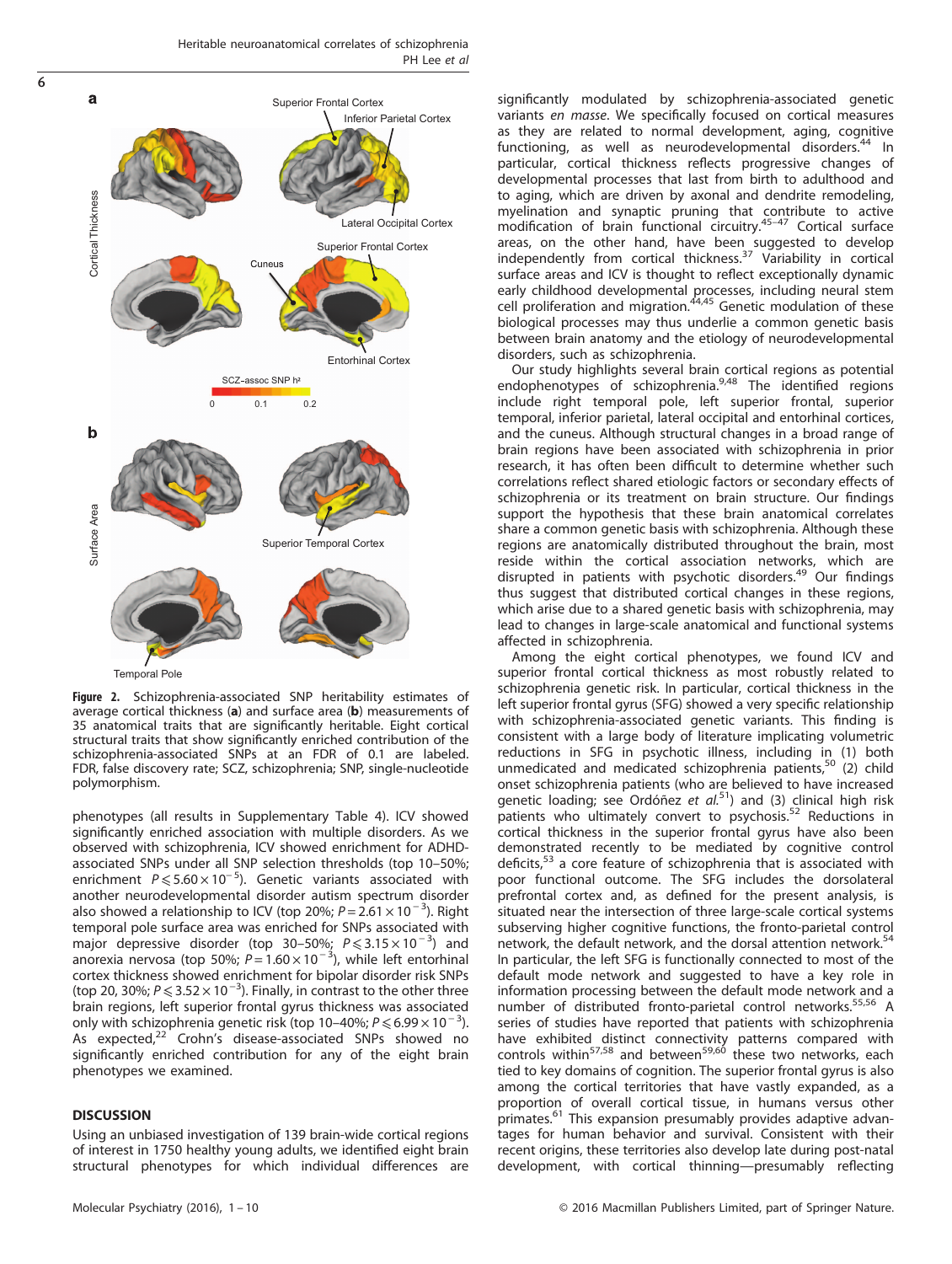<span id="page-6-0"></span>

7

Figure 3. Enrichment analysis results for various disorder-associated SNP-set-based heritability. We examined seven disorders: (1) SCZ, schizophrenia; (2) ADHD, attention deficit hyperactivity disorder; (3) AUT, autism spectrum disorder; (4) AN, anorexia nervosa; (5) BIP, bipolar disorder; (6) MDD, major depressive disorder; and (7) CD, Crohn's disease. For each disorder, the results of publicly available genome-wide case/control association study were obtained from the Psychiatric Genomics Consortium and used to rank genotype SNPs based on the significance of disease association. The x-axis represents five SNP set selection thresholds: top 10, 20, 30, 40 and 50%. For each of the SNP selection thresholds, we divided genotype SNPs into two sets: (1) one set of top ranked disorder-associated SNPs within the selection threshold; and (2) the other set of the remaining genotype SNPs. GCTA was used to learn the genome-wide SNP heritability of a brain phenotype using a joint analysis of the two SNP set-based genetic components. The y-axis represents estimated SNP heritability contributable to the set of disorder-associated SNPs. Error bars represent the analytic s.e.'s of the estimates. Heritability estimates for seven disorders are displayed using solid navy-color bars, while the null expectations (that is, estimates calculated based on the proportion of SNPs with respect to the genome-wide SNP heritability of the corresponding brain phenotype) are marked by dashed gray-line bars. Brain phenotypes with enriched disorder-set-based heritability at FDR  $q \le 0.1$  are highlighted with asterisk (\*\*\*uncorrected  $P < 0.001$ ; \*\*P $< 0.01$ ; \*P $< 0.05$ ). FDR, false discovery rate; SNP, single-nucleotide polymorphism.

synaptic pruning among other circuit refinement processes— occurring into late adolescence and early adulthood.<sup>[62](#page-9-0)</sup> As this is the time window in which schizophrenia and related psychotic disorders typically present, it is intriguing to speculate that superior frontal gyrus thickness—one of the last structures to undergo developmental thinning—is a key neurogenetic correlate of schizophrenia that reflects either delayed or incomplete circuit refinements during the critical developmental period. This may lay the foundation for cognitive decline<sup>[63](#page-9-0)</sup> and risk for psychotic experiences.<sup>[52](#page-8-0)[,64](#page-9-0),[65](#page-9-0)</sup>

We also found that ICV, the phenotype most strongly associated with schizophrenia risk variants, is also associated with SNP sets contributing to other neurodevelopmental disorders, particularly ADHD, and a little lesser extent to autism spectrum disorder. Prior evidence suggests a genetic effect of disease liability on ICV in<br>these three disorders.<sup>[2,](#page-7-0)[66,67](#page-9-0)</sup> In particular, reduced total brain gray matter volume was observe[d am](#page-9-0)ong unaffected relatives of<br>individuals with schizophrenia<sup>68–70</sup> and ADHD.<sup>66</sup> ICV is a global measure of brain structure, and it thus may reflect the integration of multiple processes that have been implicated in diverse neurodevelopmental disorders, including altered neuronal migration and synaptic pruning.

In this work, we demonstrated the utility of partitioning-based SNP heritability analysis for investigating the shared genetic basis of two complex traits. Several other approaches aim to achieve the same goal. Polygenic scoring analysis<sup>[11](#page-8-0)</sup> has been widely used in recent neuroimaging genetics work.[14](#page-8-0),[15](#page-8-0),[17,33,](#page-8-0)[71](#page-9-0) As opposed to standard single-SNP-based association analyses, polygenic scoring analysis uses genome-wide SNP data to relate aggregated disease risk scores to phenotypic differences. Estimated polygenic risk scores have shown impressive power for predicting case versus control status in independent disorder samples.[41](#page-8-0) However, the polygenic scoring strategy has a limited utility if two complex traits do not preserve consistent directional effects at a genomewide level. This may have contributed to several recent studies that have discovered limited evidence for association between polygenic risk scores of schizophrenia and cortical<sup>[72](#page-9-0)</sup> or subcortical neuroimaging phenotypes.[73](#page-9-0) Bivariate analysis of the covariance between two traits, $74$  as implemented in bivariate GCTA, is another popular approach. Using a multivariate linear mixedeffects model, this method estimates genetic correlation between two complex traits using SNP-derived genomic relationships. Bivariate GCTA however requires raw genotype data for both traits, which may not be readily available. Recently, another powerful SNP co-heritability analysis tool<sup>[75](#page-9-0)</sup> has been developed that employs LD score regression. $29$  This method estimates genetic correlation between two traits using only genome-wide summary statistics, and offers great utility for genetic studies of complex traits. Nevertheless, it requires a large sample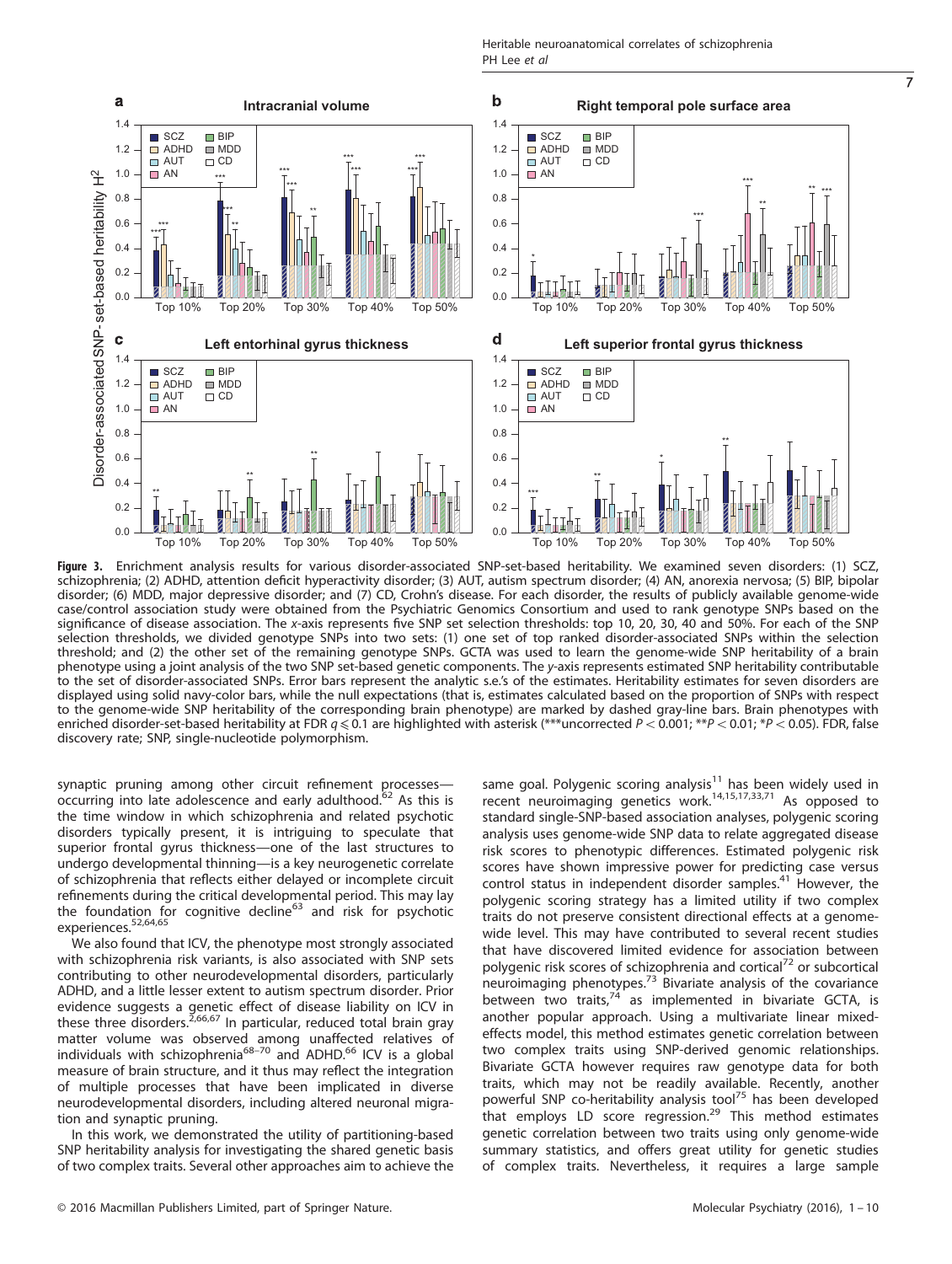<span id="page-7-0"></span>size—typically tens of thousands of samples—to achieve reason-able statistical power.<sup>[30](#page-8-0)</sup>

Our study results should be interpreted in the context of several limitations. First, linear mixed-effects modeling used in this study only consider the contribution of additive genetic effects. A recent meta-analysis of 17 804 human traits reports a predominant contribution of additive genetic effects, $^{76}$  $^{76}$  $^{76}$  but non-additive genetic effects may have an important role in brain structure and function.[77](#page-9-0) Similarly, our analysis does not include sex chromosome data, which may harbor relevant genetic contributions to disorder-related neuroanatomy. Second, SNP heritability analysis using mixed linear effects modeling is a useful tool to estimate what fraction of the phenotypic variance can be explained by a set of target variants en masse. However, it does not imply that the selected disease associated SNPs carry the same direction of effects for the studied brain phenotype, nor does it identify the most significantly associated variants. Third, we did not have statistical power to dissect the partitioned heritability attributed to by disease-associated SNPs into more finely defined categories (for example, specific chromosomes, functional categories or biological pathways). As neuroimaging sample sizes increase, we anticipate more fine-scaled partitioning of variance by annotation and genomic region will become feasible and thus facilitate the dissection of genetic architectures between disease and brain structural phenotypes. Finally, recent studies have noted nicotine usage could affect the brain structure and function,<sup>[78,79](#page-9-0)</sup> including the measures of cortical thickness and volume. The MGH/Harvard GSP samples include about 106 smokers (7.9%). We investigated whether there are statistically significant differences in major brain anatomical measures between a group of smokers and a demographically matched group of non-smokers in our sample (conditioning on age, sex, handedness, principal component analysis factors for ethnicity, and ICV for cortical volumetric measures). After regressing out covariates, the Wilcoxon rank sum test was used to compare the differences. In brief, we did not find statistically significant differences after performing multiple testing correction (at FDR  $q = 0.1$ ; Supplementary Table 5). This null result is likely because, among a small proportion of smokers in our sample ( $N = 106$ ; 7.9%), most were light daily smokers who use zero or one cigarette per day ( $N = 76$ ; 6%). Considering a small proportion of daily smokers in our sample  $(< 8\%)$ , and nonsignificant differences in the brain morphometric measures between the groups of smokers and non-smokers, we decided not to include nicotine usage as a covariate in the present study. It is though possible that the long duration of smoking or the effects of the second-hand smoking exposure may lead to more extensive structural changes, which could not be tested in our sample due to lack of data.

In summary, our study demonstrates that certain brain anatomical phenotypes are influenced by genetic variants that also contribute to schizophrenia disease risk. Although the effect of common genetic variants is only modest individually, aggregate genomic effects account for a substantial proportion of the variance in brain measures.<sup>[25,26,42](#page-8-0),[77](#page-9-0)</sup> Further studies are warranted to elucidate the role of these neuroanatomical phenotypes in the pathogenesis of schizophrenia. Along with anatomical measures, brain connectivity and neural integrity are also key markers of neuropsychiatric disorders. Our future work will investigate the genetic overlap between brain functional connectivity and schizophrenia disease risk. For example, healthy individuals with heightened genetic risk and signs of structural changes may or may not exhibit concomitant changes in functional architecture. These changes might reflect compensatory processes in these ostensibly healthy individuals. In addition, studies of clinical samples may offer crucial information about how variation in cortical regions highlighted in our study are associated with genetic liability, symptom severity and treatment response.

#### CONFLICT OF INTEREST

The authors declare no conflict of interest.

## WEB RESOURCES

FREESURFER:<http://surfer.nmr.mgh.harvard.edu>

PLINK (ver. 1.9):<https://www.cog-genomics.org/plink2/>

EIGENSOFT (ver. 6.1):<http://www.hsph.harvard.edu/alkes-price/software/>

The GCTA-GREML Power Calculator:<http://cnsgenomics.com/shiny/gctaPower/> Genome-wide Complex Trait Analysis (GCTA ver. 1.24.4): [http://www.complex](http://www.complextraitgenomics.com/software/gcta/) [traitgenomics.com/software/gcta/](http://www.complextraitgenomics.com/software/gcta/)

Psychiatric Genomic Consortium (PGC) SCZ, BIP, ASD, ADHD, MDD summary statistics:<http://www.med.unc.edu/pgc/downloads>

Crohn's disease summary statistics: [http://www.ibdgenetics.org/downloads.](http://www.ibdgenetics.org/downloads.html) [html](http://www.ibdgenetics.org/downloads.html)

## ACKNOWLEDGMENTS

Neuroimaging genetics data were provided by the Brain Genomics Superstruct Project (GSP) of Harvard University and MGH, with support from the Center for Brain Science Neuroinformatics Research Group, Athinoula A Martinos Center for Biomedical Imaging, Center for Human Genetic Research, and Stanley Center for Psychiatric Research. Twenty individual investigators at Harvard and MGH generously contributed data to the overall project. The QTIM study is supported by grants from NIH (R01 HD050735) and the NHMRC (389875, 486682 and 1009064). We thank the twins and siblings for their participation, Marlene Grace and Ann Eldridge for twin recruitment, Aiman Al Najjar and other radiographers for scanning, Kerrie McAloney and Daniel Park for research support, and Anjali Henders and staff for DNA sample processing and preparation. PMT, NJ and MJW were supported in part by a Consortium grant (U54 EB020403 to PMT) from the NIH Institutes contributing to the Big Data to Knowledge (BD2K) Initiative. This research was also funded in part by NIH Grants K99MH101367 (to PHL); K23MH104515 (to JTB), K01MH099232 (to AJH); K24MH094614 and R01 MH101486 (to JWS); JWS is a Tepper Family MGH Research Scholar.

#### AUTHOR CONTRIBUTIONS

Project conception and experiment design: PHL. Statistical analysis and interpretation of findings: PHL, JTB, J-YJ, JWS, DO and DSM. Imaging and genetics data generation and processing: AJH, PHL, RB, JR, JWS, TG, NJ, DPH, JF, KLM, GIZ, NGM, MJW and PMT. Writing of the manuscript: PHL, JTB, JWS, TG and YC. Revision of the manuscript: AJH, JTB, JWS, TG, NJ and PMT.

#### REFERENCES

- 1 Sullivan P, Kendler KS, Neale MC. Schizophrenia as a complex trait: evidence from a meta-analysis of twin studies. Arch Gen Psychiatry 2003; 60: 1187–1192.
- 2 van Erp T, Hibar DP, Rasmussen JM, Glahn DC, Pearlson GD, Andreassen OA et al. Subcortical brain volume abnormalities in 2028 individuals with schizophrenia and 2540 healthy controls via the ENIGMA consortium. Mol Psychiatry 2016; 21: 547–553.
- 3 Bhojraj T, Francis AN, Montrose DM, Keshavan MS. Grey matter and cognitive deficits in young relatives of schizophrenia patients. Neuroimage 2011; Suppl 1: S287–S292.
- 4 Modinos G, Vercammen A, Mechelli A, Knegtering H, McGuire PK, Aleman A. Structural covariance in the hallucinating brain: a voxel-based morphometry study. J Psychiatry Neurosci 2009; 34: 465–469.
- 5 Modinos G, Costafreda SG, van Tol MJ, McGuire PK, Aleman A, Allen P. Neuroanatomy of auditory verbal hallucinations in schizophrenia: a quantitative metaanalysis of voxel-based morphometry studies. Cortex 2013; 49: 1046–1055.
- 6 van Tol M, van der Meer L, Bruggeman R, Modinos G, Knegtering H, Aleman A. Voxel-based gray and white matter morphometry correlates of hallucinations in schizophrenia: the superior temporal gyrus does not stand alone. Neuroimage Clin 2013; 4: 249–257.
- 7 van Lutterveld R, van den Heuvel MP, Diederen KM, de Weijer AD, Begemann MJ, Brouwer RM et al. Cortical thickness in individuals with non-clinical and clinical psychotic symptoms. Brain 2014; 137(Pt 10): 2664–2669.
- 8 Wible C, Anderson J, Shenton ME, Kricun A, Hirayasu Y, Tanaka S et al. Prefrontal cortex, negative symptoms, and schizophrenia: an MRI study. Psychiatry Res 2001; 108: 65–78.
- 9 Gottesman I, Gould TD. The endophenotype concept in psychiatry: etymology and strategic intentions. Am J Psychiatry 2003; 160: 636-645.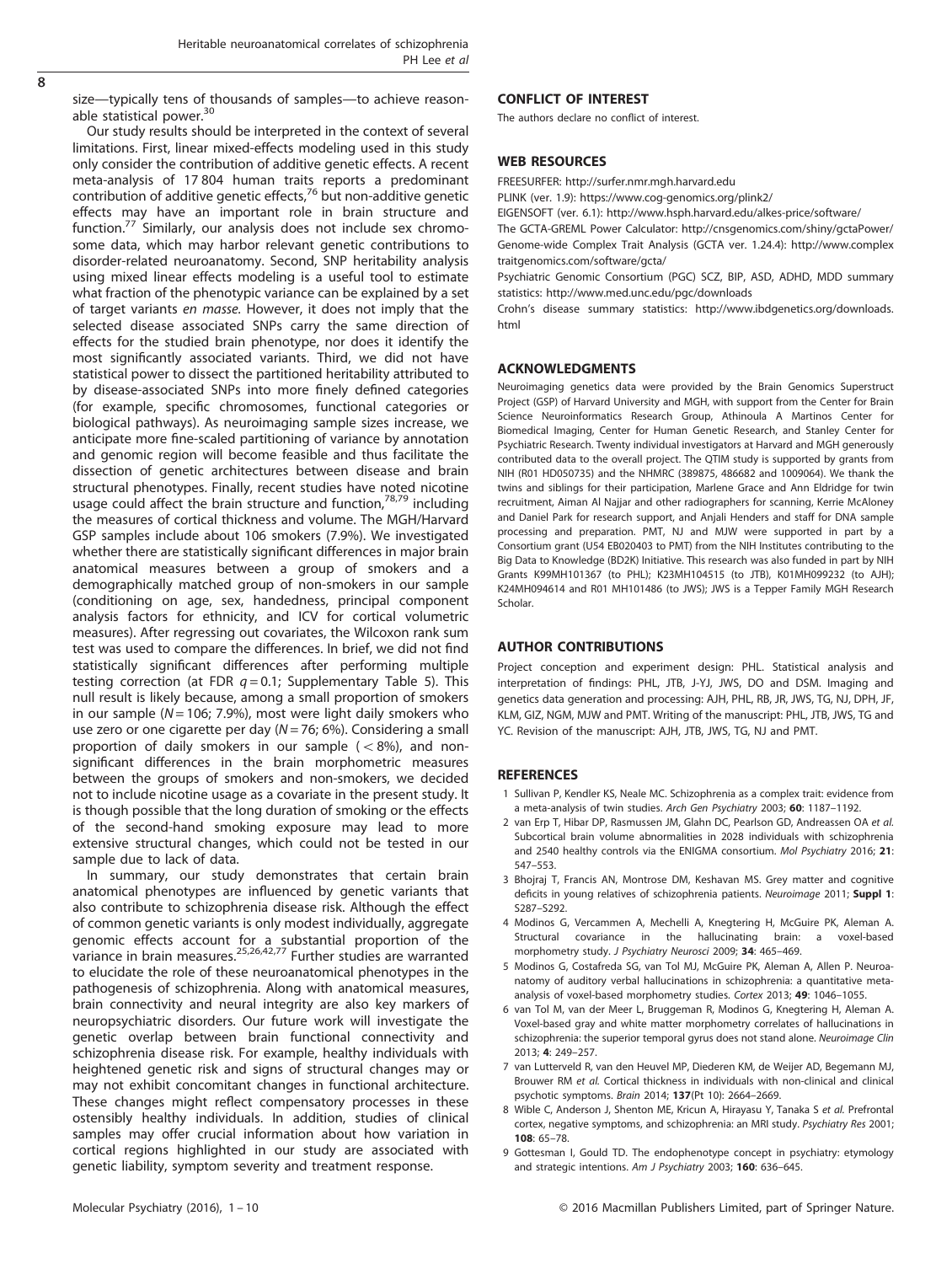- <span id="page-8-0"></span>10 Mattai A, Chavez A, Greenstein D, Clasen L, Bakalar J, Stidd R et al. Effects of clozapine and olanzapine on cortical thickness in childhood-‐onset schizophrenia. Schizophr Res 2010; 116: 44–48.
- 11 Purcell S, Wray NR, Stone JL, Visscher PM, O'Donovan MC, Sullivan PF et al. Common polygenic variation contributes to risk of schizophrenia and bipolar disorder. Nature 2009; 460: 748–752.
- 12 Tesli M, Espeseth T, Bettella F, Mattingsdal M, Aas M, Melle I et al. Polygenic risk score and the psychosis continuum model. Acta Psychiatr Scand 2014; 130: 311–317.
- 13 Meyer-Lindenberg A. Imaging genetics of schizophrenia. Dialogues Clin Neurosci 2010; 12: 449–456.
- 14 Walton E, Geisler D, Lee PH, Hass J, Turner JA, Liu J et al. Prefrontal inefficiency is associated with polygenic risk for schizophrenia. Schizophr Bull 2014; 40: 1263–1271.
- 15 Esslinger C, Walter H, Kirsch P, Erk S, Schnell K, Arnold C et al. Neural mechanisms of a genomewide supported psychosis variant. Science 2009; 324: 605.
- 16 Kauppi K, Westlye LT, Tesli M, Bettella F, Brandt CL, Mattingsdal M et al. Polygenic risk for schizophrenia associated with working memory-related prefrontal brain activation in patients with schizophrenia and healthy controls. Schizophr Bull 2015; 41: 736–743.
- 17 Walton E, Turner J, Gollub RL, Manoach DS, Yendiki A, Ho BC et al. Cumulative genetic risk and prefrontal activity in patients with schizophrenia. Schizophr Bull 2013; 39: 703–711.
- 18 van Erp T, Guella I, Vawter MP, Turner J, Brown GG, McCarthy G et al. Schizophrenia miR-137 locus risk genotype is associated with dorsolateral prefrontal cortex hyperactivation. Biol Psychiatry 2014; 75: 398–405.
- 19 Oertel-Knöchel V, Lancaster TM, Knöchel C, Stäblein M, Storchak H, Reinke B et al. Schizophrenia risk variants modulate white matter volume across the psychosis spectrum: evidence from two independent cohorts. Neuroimage Clin 2015; 7: 764–770.
- 20 Terwisscha vSA, Bakker SC, van Haren NE, Derks EM, Buizer-Voskamp JE, Boos HB et al. Genetic schizophrenia risk variants jointly modulate total brain and white matter volume. Biol Psychiatry 2013; 73: 525–531.
- 21 Yang J, Lee H, Goddard ME, Visscher PM. GCTA: a tool for genome-wide complex trait analysis. Am J Hum Genet 2011; 88: 76–82.
- 22 Lee SH, Ripke S, Neale BM, Faraone SV, Purcell SM, Perlis RH et al. Genetic relationship between five psychiatric disorders estimated from genomewide SNPs. Nat Genet 2013; 45: 984–994.
- 23 Davis L, Yu D, Keenan CL, Gamazon ER, Konkashbaev AI, Derks EM et al. Partitioning the heritability of Tourette syndrome and obsessive compulsive disorder reveals differences in genetic architecture. PLoS Genet 2013; 9: e1003864.
- 24 Lee S, DeCandia TR, Ripke S, Yang JSchizophrenia Psychiatric Genome-Wide Association Study Consortium (PGC-SCZ)International Schizophrenia Consortium (ISC)et al. Estimating the proportion of variation in susceptibility to schizophrenia captured by common SNPs. Nat Genet 2012; 44: 247–250.
- 25 Ge T, Nichols T, Lee PH, Holmes AJ, Roffman JL, Buckner RL et al. Massively expedited genome-wide heritability analysis (MEGHA). Proc Natl Acad Sci U S A 2015; 112: 2479–2484.
- 26 Bryant C, Giovanello KS, Ibrahim JG, Chang J, Shen D, Peterson BS et al. Mapping the genetic variation of regional brain volumes as explained by all common SNPs from the ADNI study. PLoS One 2013; 8: e71723.
- 27 Gusev A, Bhatia G, Zaitlen N, Vilhjalmsson BJ, Diogo D, Stahl EA et al. Quantifying missing heritability at known GWAS loci. PLoS Genet 2013; 9: e1003993.
- 28 Gusev A, Lee SH, Trynka G, Finucane H, Vilhjálmsson BJ, Xu H et al. Regulatory and cell-type-specific variants across 11 common diseases. Am J Hum Genet 2014; 95: 535–552.
- 29 Bulik-Sullivan B, Loh PR, Finucane HK, Ripke S, Yang J, Schizophrenia Working Group of the Psychiatric Genomics Consortium et al. LD Score regression distinguishes confounding from polygenicity in genome-wide association studies. Nat Genet 2015; 47: 291–295.
- 30 Finucane H, Bulik-Sullivan B, Gusev A, Trynka G, Reshef Y, Loh PR et al. Partitioning heritability by functional annotation using genome-wide association summary statistics. Nat Genet 2015; 47: 1228–1235.
- 31 de Zubicaray G, Chiang MC, McMahon KL, Shattuck DW, Toga AW, Martin NG et al. Meeting the challenges of neuroimaging genetics. Brain Imaging Behav 2008; 2: 258–263.
- 32 Holmes A, Hollinshead MO, O'Keefe TM, Petrov VI, Fariello GR, Wald LL et al. Brain Genomics Superstruct Project initial data release with structural, functional, and behavioral measures. Sci Data 2015; 2: 150031.
- 33 Holmes A, Lee PH, Hollinshead M, Bakst L, Roffman JL, Smoller JW et al. Individual differences in amygdala-medial prefrontal anatomy link negative affect, impaired social functioning, and polygenic depression risk. J Neurosci 2012; 32: 18087–18100.
- 34 Rentería M, Hansell NK, Strike LT, McMahon KL, de Zubicaray GI, Hickie IB et al. Genetic architecture of subcortical brain regions: common and region-specific genetic contributions. Genes Brain Behav 2014; 13: 821–830.
- 35 Fischl B. FreeSurfer. Neuroimage 2012; 62: 774–781.
- 36 Desikan R, Ségonne F, Fischl B, Quinn BT, Dickerson BC, Blacker D et al. An automated labeling system for subdividing the human cerebral cortex on MRI scans into gyral based regions of interest. Neuroimage 2006; 31: 968–980.
- 37 Winkler A, Kochunov P, Blangero J, Almasy L, Zilles K, Fox PT et al. Cortical thickness or grey matter volume? The importance of selecting the phenotype for imaging genetics studies. Neuroimage 2010; 53: 1135–1146.
- 38 Stein J, Medland SE, Vasquez AA, Hibar DP, Senstad RE, Winkler AM et al. Identification of common variants associated with human hippocampal and intracranial volumes. Nat Genet 2012; 44: 552–561.
- 39 Price AL, Patterson NJ, Plenge RM, Weinblatt ME, Shadick NA, Reich D. Principal components analysis corrects for stratification in genome-wide association studies. Nat Genet 2006; 38: 904–909.
- 40 Barnes J, Ridgway GR, Bartlett J, Henley SM, Lehmann M, Hobbs N et al. Head size. age and gender adjustment in MRI studies: a necessary nuisance? Neuroimage 2010; 53: 1244–1255.
- 41 Ripke S, Neale BM, Corvin A, Walters JT, Farh KH, Holmans PA et al. Biological insights from 108 schizophrenia-associated genetic loci. Nature 2014; 511: 421–427.
- 42 Toro R, Poline JB, Huguet G, Loth E, Frouin V, Banaschewski T et al. Genomic architecture of human neuroanatomical diversity. Mol Psychiatry 2015; 20: 1011–1016.
- 43 Smoller JW, Ripke S, Lee PH, Neale B, Nurnberger JI, Santangelo S et al. Identification of risk loci with shared effects on five major psychiatric disorders: a genome-wide analysis. Lancet 2013; 381: 1371–1379.
- 44 Lyall A, Shi F, Geng X, Woolson S, Li G, Wang L et al. Dynamic development of regional cortical thickness and surface area in early childhood. Cereb Cortex 2015; 25: 2204–2212.
- 45 Baribeau D, Anagnostou E. A comparison of neuroimaging findings in childhood onset schizophrenia and autism spectrum disorder: a review of the literature. Front Psychiatry 2013; 4: 175.
- 46 Chen J, Nedivi E. Neuronal structural remodeling: Is it all about access? Curr Opin Neurobiol 2010; 20: 557–562.
- 47 Moyer C, Shelton MA, Sweet RA. Dendritic spine alterations in schizophrenia. Neurosci Lett 2015; 601: 46–53.
- 48 Roffman J, Weiss AP, Goff DC, Rauch SL, Weinberger DR. Neuroimaging-genetic paradigms: a new approach to investigate the pathophysiology and treatment of cognitive deficits in schizophrenia. Harv Rev Psychiatry 2006; 14: 78–91.
- 49 Baker J, Holmes AJ, Masters GA, Yeo BT, Krienen F, Buckner RL et al. Disruption of cortical association networks in schizophrenia and psychotic bipolar disorder. JAMA Psychiatry 2014; 71: 109–118.
- 50 Gong Q, Lui S, Sweeney JA. A selective review of cerebral abnormalities in patients with first-episode schizophrenia before and after treatment. Am J Psychiatry 2015; 173: 232–243.
- 51 Ordóñez A, Luscher ZI, Gogtay N. Neuroimaging findings from childhood onset schizophrenia patients and their non-psychotic siblings. Schizophr Res 2015; 173: 124–131.
- 52 Cannon T, Chung Y, He G, Sun D, Jacobson A, van Erp TG et al. Progressive reduction in cortical thickness as psychosis develops: a multisite longitudinal neuroimaging study of youth at elevated clinical risk. Biol Psychiatry 2015; 77: 147–157.
- 53 Tully L, Lincoln SH, Liyanage-Don N, Hooker CI. Impaired cognitive control mediates the relationship between cortical thickness of the superior frontal gyrus and role functioning in schizophrenia. Schizophr Res 2014; 152: 358–364.
- 54 Yeo B, Krienen FM, Sepulcre J, Sabuncu MR, Lashkari D, Hollinshead M et al. The organization of the human cerebral cortex estimated by intrinsic functional connectivity. J Neurophysiol 2011; 106: 1125–1165.
- 55 Spreng R, Sepulcre J, Turner GR, Stevens WD, Schacter DL. Intrinsic architecture underlying the relations among the default, dorsal attention, and frontoparietal control networks of the human brain. J Cogn Neurosci 2013; 25: 74-86.
- 56 Li W, Qin W, Liu H, Fan L, Wang J, Jiang T et al. Subregions of the human superior frontal gyrus and their connections. Neuroimage 2013; 78: 46–58.
- 57 Du Y, Pearlson GD, Yu Q, He H, Lin D, Sui J et al. Interaction among subsystems within default mode network diminished in schizophrenia patients: a dynamic connectivity approach. Schizophr Res 2016; 170: 55–65.
- 58 Pomarol-Clotet E, Salvador R, Sarró S, Gomar J, Vila F, Martínez A et al. Failure to deactivate in the prefrontal cortex in schizophrenia: dysfunction of the default mode network? Psychol Med 2008; 38: 1185–1193.
- 59 Chang X, Shen H, Wang L, Liu Z, Xin W, Hu D et al. Altered default mode and fronto-parietal network subsystems in patients with schizophrenia and their unaffected siblings. Brain Res 2014; 1562: 87–99.